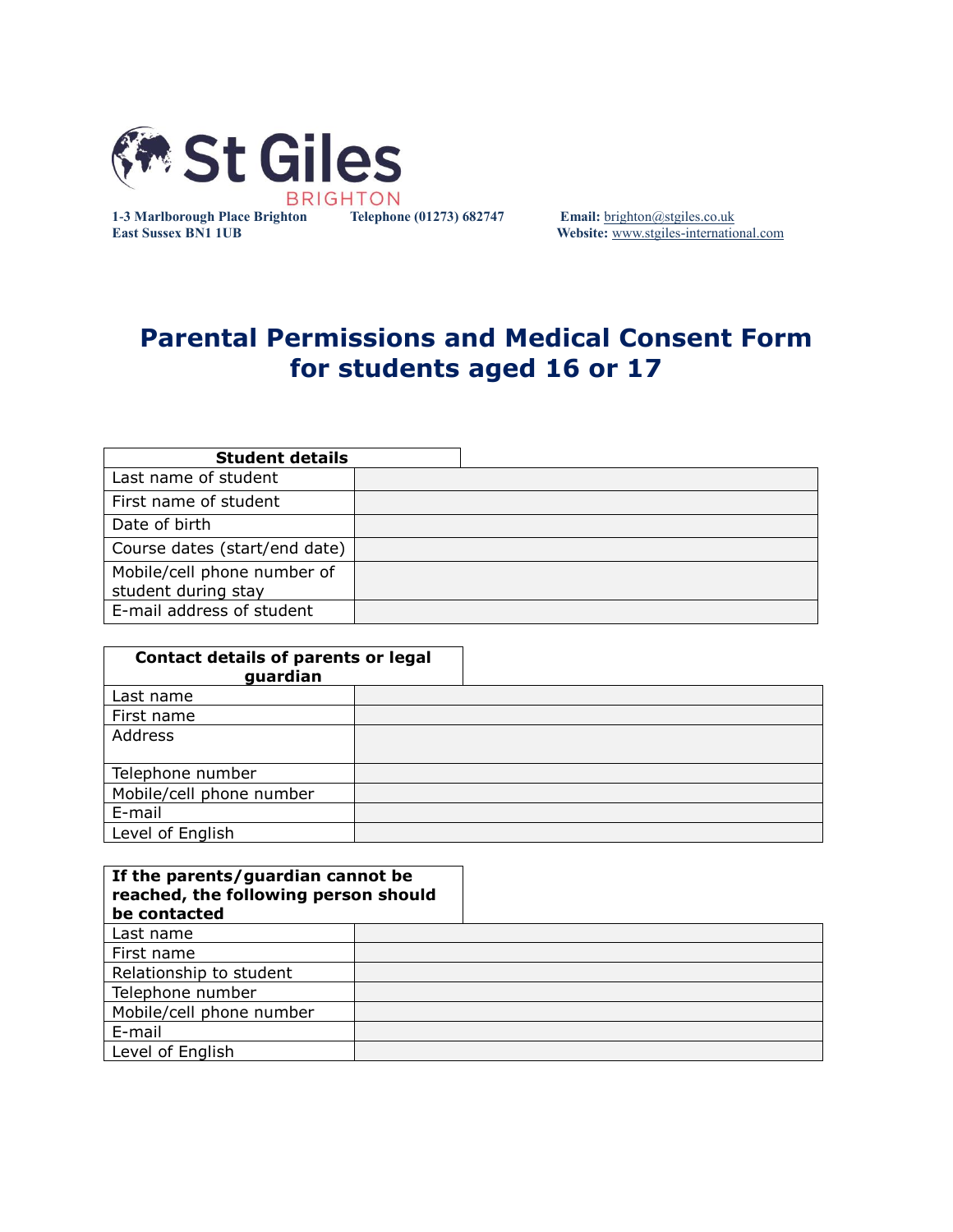## **Please read the following information carefully and tick <sup>√</sup> ALL the relevant boxes on the left**

I, the parent/legal guardian consent that my son/daughter can take part in a language course at St Giles International Brighton. I confirm that our child has enough sense of maturity and responsibility to participate in a course that will include students aged 18 and over.

#### **We understand and will discuss with our child before the course that:**

- $\Box$  1. My child will study in classes with students aged 18 and over
	- $\Box$  2. My child will travel between the school and the homestay unsupervised.
- $\Box$  3. Our child will not be supervised during their free time, e.g. between the end of their lessons at the school and returning to their homestay.
- $\Box$  4. All students aged 16 & 17 must be home by 23.00, Sunday to Thursday inclusive, and by 00.00 on Friday and Saturday.
- □ 5. My child can go out unsupervised until 23.00, Sunday to Thursday and until 00.00 on Friday & Saturday.
- 6. If you wish your child to be home **before** the above times, please indicate the time below. Time to be home (weekdays): …………………………………………. Time to be home (weekends): ………………………………………….
- $\Box$  7. The school's social programme is not compulsory, nor is it specifically designed for this age group. Certain activities are not suitable for students under 18. All school social activities are supervised by school staff, who will assist the students. We strongly advise all students to return to their homestay with a friend, or preferably by taxi, particularly in the evening when it is dark. You can see examples of the social programme on our website at [www.stgiles](http://www.stgiles-international.com/student-services/socialprogramme/)[international.com/student-services/socialprogramme/.](http://www.stgiles-international.com/student-services/socialprogramme/)
- $\Box$  8. My child will have sufficient money to pay for lunches at the school, and for transportation in Brighton. For guidance, £7 per day should be sufficient for lunch and drinks in the school café, and a typical taxi fare is currently  $£10$  journey, approximately. Please see [http://www.stgiles-international.com/downloads/cost](http://www.stgiles-international.com/downloads/cost-of-living-guide-Brighton-2018.pdf)[of-living-guide-Brighton-2018.pdf](http://www.stgiles-international.com/downloads/cost-of-living-guide-Brighton-2018.pdf) for guidance and other costs.
- $\Box$  9. If my child visits a friend/relative, they must have my permission, the school's permission, and they must inform the school and host of their travel plans and who they are going to visit.
- $\Box$  10. The school takes bookings for trips on Saturdays and Sundays. These are organised by an external company, and St Giles staff do not normally go on these trips.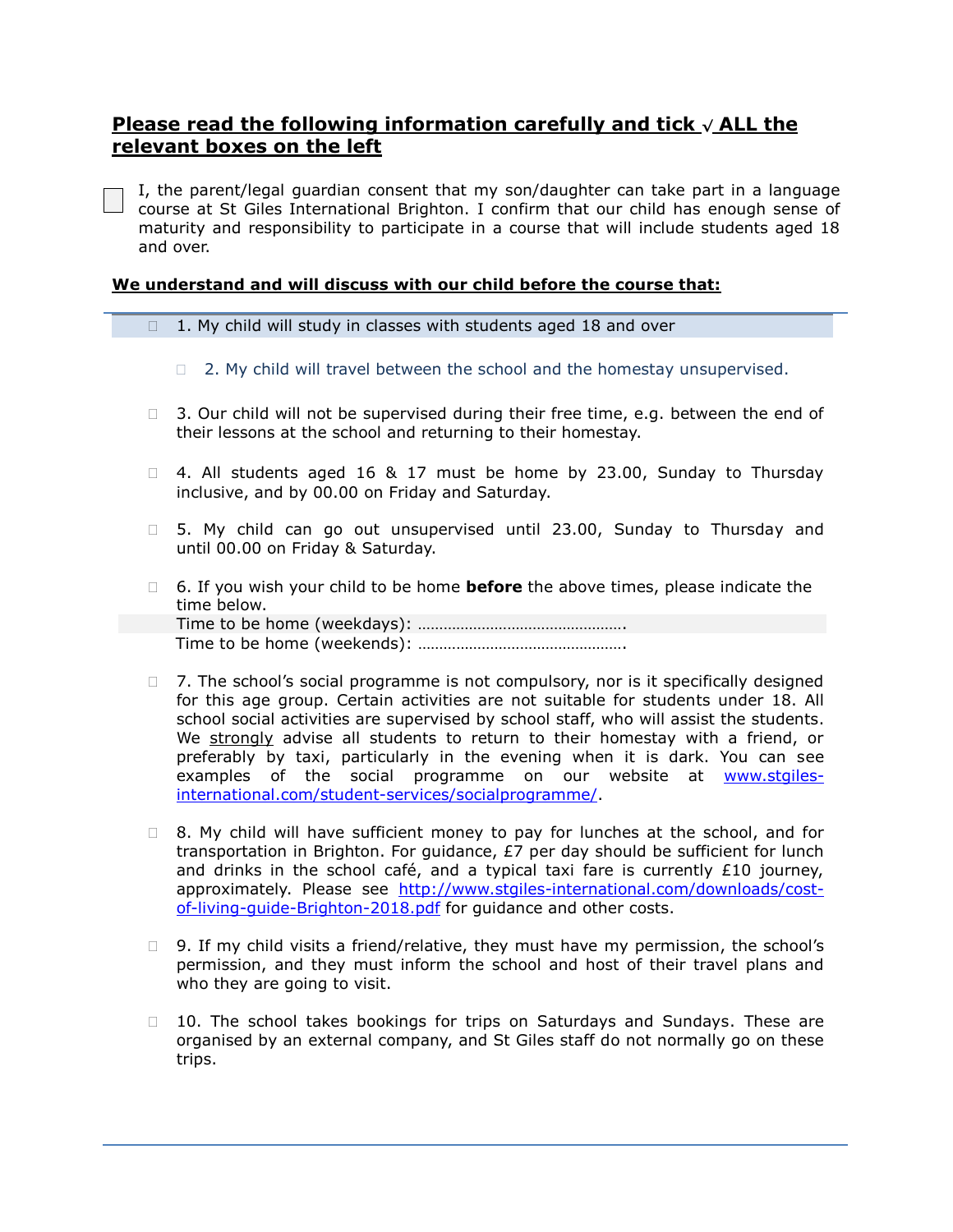- 11. My child can go on full day excursions. This may include excursions not arranged through St Giles (please note, outside companies are not responsible if your child misses a scheduled connection and, as a result, will have to travel independently). YES | NO
- $\Box$  12. My child can go on overnight excursions. This may include excursions not arranged through St Giles (please note that outside companies are not responsible if your child misses a scheduled connection and, as a result, will have to travel independently). We will need to receive written parental consent for each individual overnight excursion.
- $\Box$  13. All students aged 16 and 17 are advised to have a return airport taxi transfer, unless they are travelling with a named relative or adult companion. We advise this in order to avoid possible problems with immigration procedures. Students must also carry the Parental Travel Consent Form.

#### **School and host family rules:**

- $\Box$  14. I understand that St Giles Brighton has a Safeguarding Policy to ensure the protection and well-being of children at the school. The full Safeguarding Policy is available on our website, www.stgiles-international.com.
- $\Box$  15. My child must attend all classes. The school has a strict attendance policy. Students can be absent only when they are unwell. In such cases, the student or their host must telephone the school as soon as possible on the day of the illness.
- $\Box$  16. I understand that the school reserves the right to terminate the course of any student who seriously or persistently misconducts himself/herself at the school or in the homestay during his/her stay. In such cases, there will be no refund of fees, and we will be responsible for our child's return or onward journey and the associated costs. Such misconduct may include: possession/consumption of illegal drugs/alcohol; intentional damage of school or host family property; repeated absence from

classes; repeated disturbance of classes or in the host family; repeated breaking of school rules; criminal activity.

 *The school's Student Disciplinary Code is available on our website*

- $\Box$  17. My child will follow the host's rules and requirements. This will involve, amongst other things, use of the home telephone, TV, and computer; having visitors; meal times; smoking; noise; use of the bathroom; cleanliness and tidiness; safety and security of the property.
- $18.$  My child will be responsible for any damage they may cause in the host family accommodation.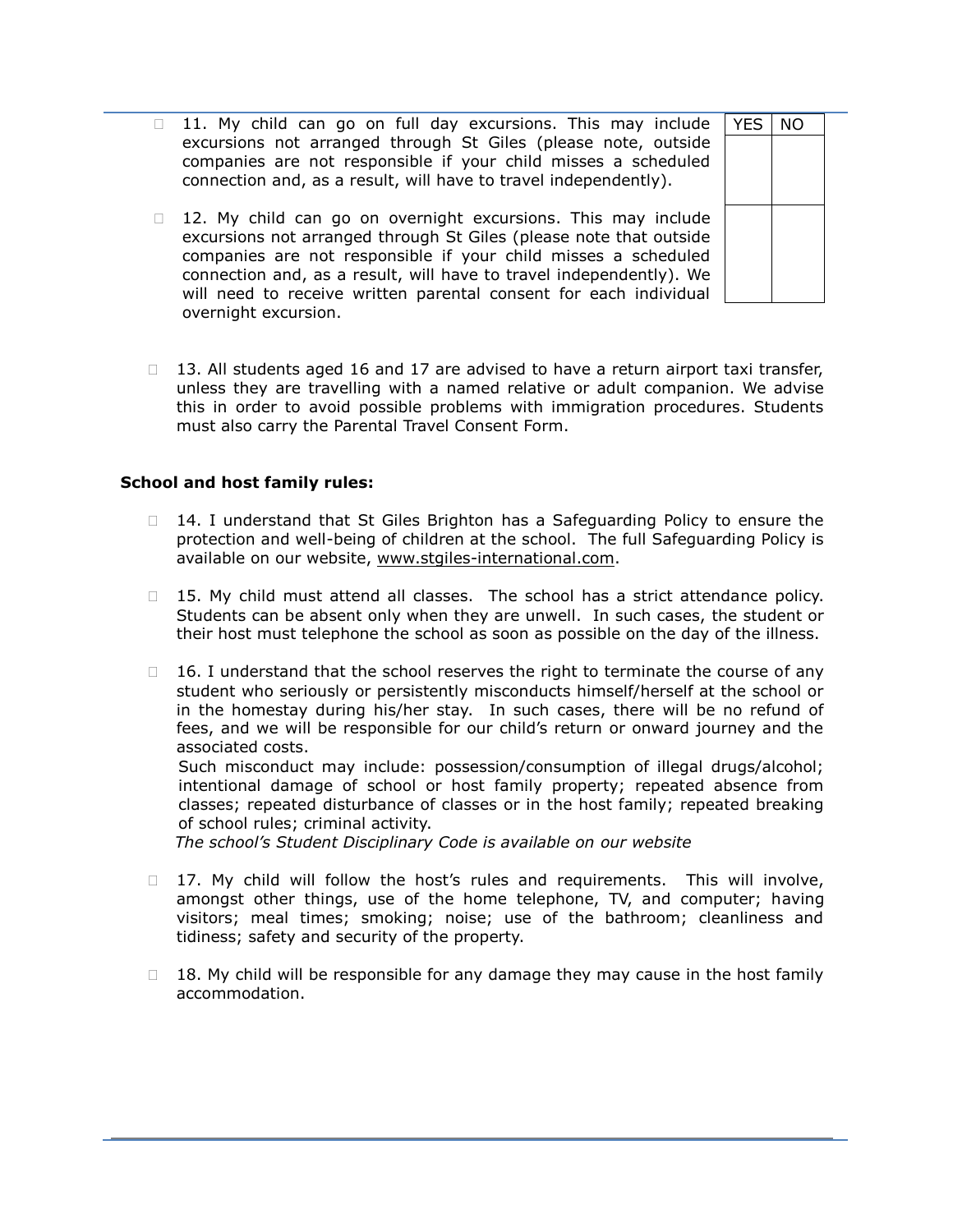### **MEDICAL DETAILS & PARENTAL CONSENT**

| <b>YES</b><br><b>NO</b><br>If yes, please give details<br>Does your child suffer from any allergies?<br><b>YES</b><br><b>NO</b><br>If yes, please give details<br>Is your child taking any medication at present?<br><b>YES</b><br><b>NO</b><br>If yes, please give details                                                              |
|------------------------------------------------------------------------------------------------------------------------------------------------------------------------------------------------------------------------------------------------------------------------------------------------------------------------------------------|
|                                                                                                                                                                                                                                                                                                                                          |
|                                                                                                                                                                                                                                                                                                                                          |
|                                                                                                                                                                                                                                                                                                                                          |
|                                                                                                                                                                                                                                                                                                                                          |
|                                                                                                                                                                                                                                                                                                                                          |
|                                                                                                                                                                                                                                                                                                                                          |
|                                                                                                                                                                                                                                                                                                                                          |
|                                                                                                                                                                                                                                                                                                                                          |
|                                                                                                                                                                                                                                                                                                                                          |
|                                                                                                                                                                                                                                                                                                                                          |
| Can your child be given over-the-counter medicine (e.g. paracetamol; cough<br>medicine?)                                                                                                                                                                                                                                                 |
| <b>YES</b><br><b>NO</b>                                                                                                                                                                                                                                                                                                                  |
| I, the parent/guardian, agree that in the case of illness my child should be<br>attended by a doctor or hospitalised or operated on in an emergency, and maybe<br>given medication according to a qualified doctor's advice in an emergency.<br><b>YES</b><br><b>NO</b>                                                                  |
|                                                                                                                                                                                                                                                                                                                                          |
| I, the parent/guardian, agree to inform the school of any change in my child's<br>medical condition before his/her arrival at the school.                                                                                                                                                                                                |
| <b>YES</b><br>NO                                                                                                                                                                                                                                                                                                                         |
| I, the parent/guardian, accept that the school will transfer all the medical<br>information provided in this form to the homestay host.<br><b>YES</b><br>NΟ                                                                                                                                                                              |
|                                                                                                                                                                                                                                                                                                                                          |
| I, the parent/guardian, understand that the school reserves the right to terminate<br>the course or accommodation of any student due to overriding health and safety<br>concerns, or in cases where we or the accommodation provider cannot make<br>reasonable provisions to facilitate their learning needs or for their personal care. |
| YES<br><b>NO</b>                                                                                                                                                                                                                                                                                                                         |

Comments: to be completed by a parent/legal guardian if you have any additional requests or information that is relevant to your child's stay at St Giles